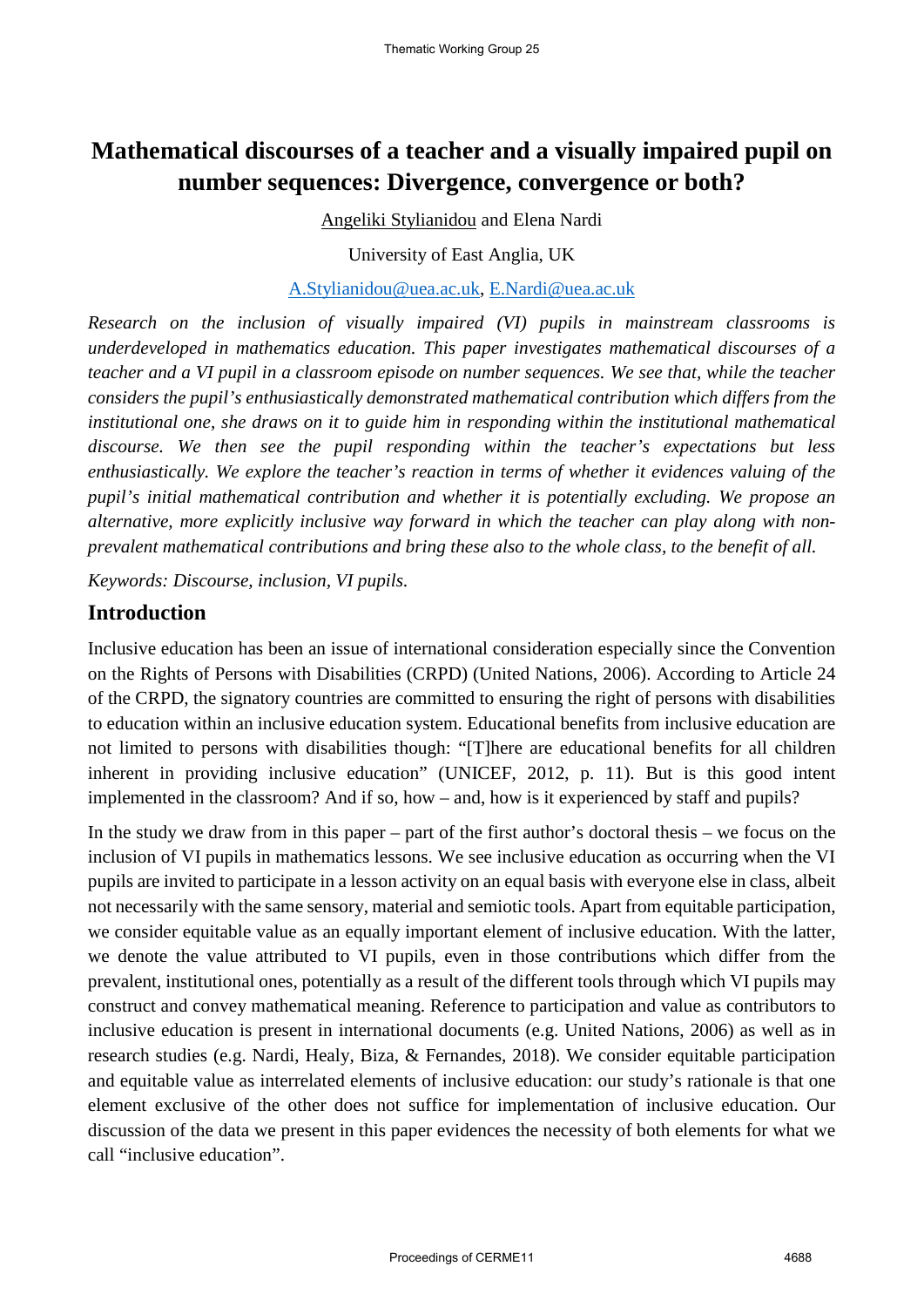In this paper, we first discuss key developments in the inclusion of VI pupils in mathematics classrooms. We then zoom in on the study's focus and research questions and present the study's theoretical framework and methodology. Finally, we sample from the study's data and analysis with an episode from a Year 1 (Y1) class.

## **Literature review and theoretical framework**

A limited number of studies have been conducted in the area of inclusion of VI pupils in mathematics classrooms. The existing literature focuses mainly on the following themes: VI pupils' experiences in mainstream mathematics classrooms (e.g. Bayram, Corlu, Aydın, Ortaçtepe, & Alapala, 2015); VI pupils' forms of accessing, expressing mathematics and development of inclusive teaching strategies (e.g. Nardi et al., 2018); and, design of inclusive mathematics teaching and learning materials to be used by VI and sighted pupils (e.g. Leuders, 2016). While the existing literature has certainly set the foundations towards more inclusive mathematics classrooms, research studies that investigate how VI pupils are included in the classroom are sparse. We argue that an investigation of VI pupils' inclusion in mainstream mathematics classrooms combined with the existing foundations for such an inclusion can lead to even more inclusive mathematics classrooms. As our study explores (e.g. in the episode sampled in this paper), there may be significant gaps between inclusive education policy and practice: while appropriate inclusive education aspirations may appear in international and national policy documents, institutional, curricular and attitudinal constraints may lead to these gaps. Our study aims to investigate these and eventually contribute towards their reduction.

Our study has two phases and investigates: (a) how inclusion and disability are constructed in the discourses of teaching staff and pupils in mainstream mathematics classrooms (both phases); (b) how collaboratively designed mathematics lessons impact upon teaching staff's and pupils' discourses on inclusion and disability (Phase 2). We endorse a sociocultural theoretical framework that draws upon: Vygotskian sociocultural theory of learning (Vygotskii, 1978); Sfard's discursive perspective, known as the theory of commognition (Sfard, 2007); the social model of disability (Oliver, 2009); and, the theory of embodied cognition (Gallese & Lakoff, 2005). We discuss such use briefly in Stylianidou and Nardi (2018) and exemplify this use in this paper.

In the episode we present in this paper, we focus on the discursive activity of a teacher and a VI pupil, in interaction concerning number sequences. Our Vygotskian influence is evidenced in our focus on: the semiotic and sensory tools used by the two interlocutors in the setting of the school classroom; and, the mathematical meaning each interlocutor conveys as a result of using the particular tools. We show how particular elements from Sfard's discursive perspective – word use and visual mediators – are played out in the mathematical discourse of each interlocutor and we examine a case of commognitive conflict (Sfard, 2007) arising as a result of the teacher's and the pupil's different, incommensurable discourses. The visual mediators in the particular episode constitute the gestures, made by both the teacher and the pupil. Apart from speech, the gestures act too as a vital tool for mathematical communication and the construction, and conveying, of mathematical meaning. This role of gestures makes the theory of embodied cognition (Gallese & Lakoff, 2005) pertinent in our analysis of the episode.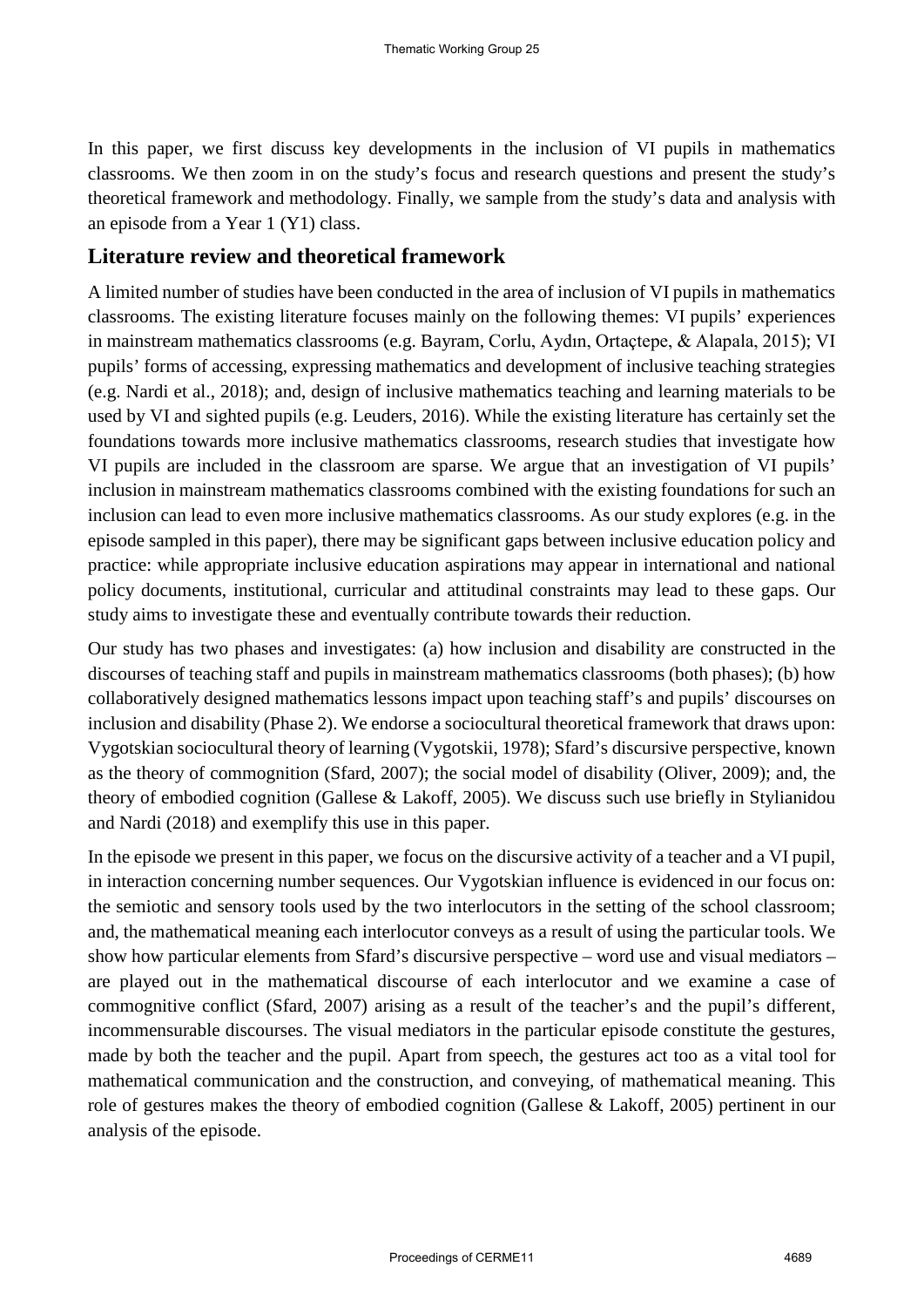In what follows, we present the study's context, participants and methods. We then sample from the data with an episode from a Y1 lesson on number sequences. We conclude with implications that this episode has for our ongoing analyses, particularly those included in the first author's doctoral thesis.

## **Methodology: the context, participants and methods of the study**

Data collection was conducted in four UK mainstream primary mathematics classrooms (Y1, Y3 and two Y5 classes; pupils' ages: 6-10). The VI pupils' presence and the willingness of teaching staff and pupils to participate in the study constituted our criteria for the selection of the classrooms. We collected data after securing ethical approval by our institution's Research Ethics Committee and ensuring participant anonymity, confidentiality and right to withdraw from the study.

We collected data through observations of 29 mathematics lessons (33.5 hours in total); individual interviews with 5 class teachers (6 interviews, 2 hours and 10 minutes in total); individual interviews with 4 teaching assistants (6 interviews, 2 hours and 15 minutes in total); focussed-group interviews with 35 pupils (16 interviews, 2 hours in total); 2 ten-minute individual interviews with one pupil; written transcripts of the teaching staff's contributions in the design of the three Phase 2 lessons; photographs of the pupils' work in the three Phase 2 classes; and, pupils' evaluation forms of the Phase 2 lesson in two classes. During observations, written notes were kept in all lessons. 21 lessons were audio-recorded and 14 lessons were also video-recorded. All interviews were audio-recorded, except four, following interviewee requests. For these, written notes were kept instead.

Data collection for Phase 1 was completed in March 2018 and for Phase 2 in July 2018. Data analysis is ongoing. While a major rationale for Phase 2 is to explore the impact of the co-designed mathematics lessons upon the participating teaching staff and pupils, we note that the Phase 2 episode we have selected to discuss in this paper does not stress the elements of co-design and its impact upon the participants. Instead, our emphasis here is on the mathematical discourses of a teacher and a VI pupil in a classroom incident in which we discern a genuine mathematical contribution by the pupil that diverges from the one expected by the teacher. We discuss the different mathematical discourses of the teacher and the pupil and explore the challenges of implementing inclusion. We first present a factual account – and then a preliminary analysis – of the episode. We conclude with a discussion of the episode in the context of the entire study.

## **A Y1 episode**

### **A factual account of the episode**

The episode is from a lesson on number sequences in a Y1 class. Ned is the VI pupil of this class and has severe, congenital visual impairment in both his eyes. The class has two general teaching assistants who support pupils that need help at particular instances and their role does not focus on supporting the VI pupil specifically. The class was asked to find the next number in a number sequence, which was on a worksheet that each pupil had in front of them. The number sequence was 8 10 12 14 16. The following dialogue occurs between the teacher and Ned:

- 1 Teacher: Is it increasing or decreasing?
- 2 Ned*, happily*: Creasing. *Ned puts his hand straight up, doing a similar gesture to the one the teacher had done when, earlier, she explained "increase".*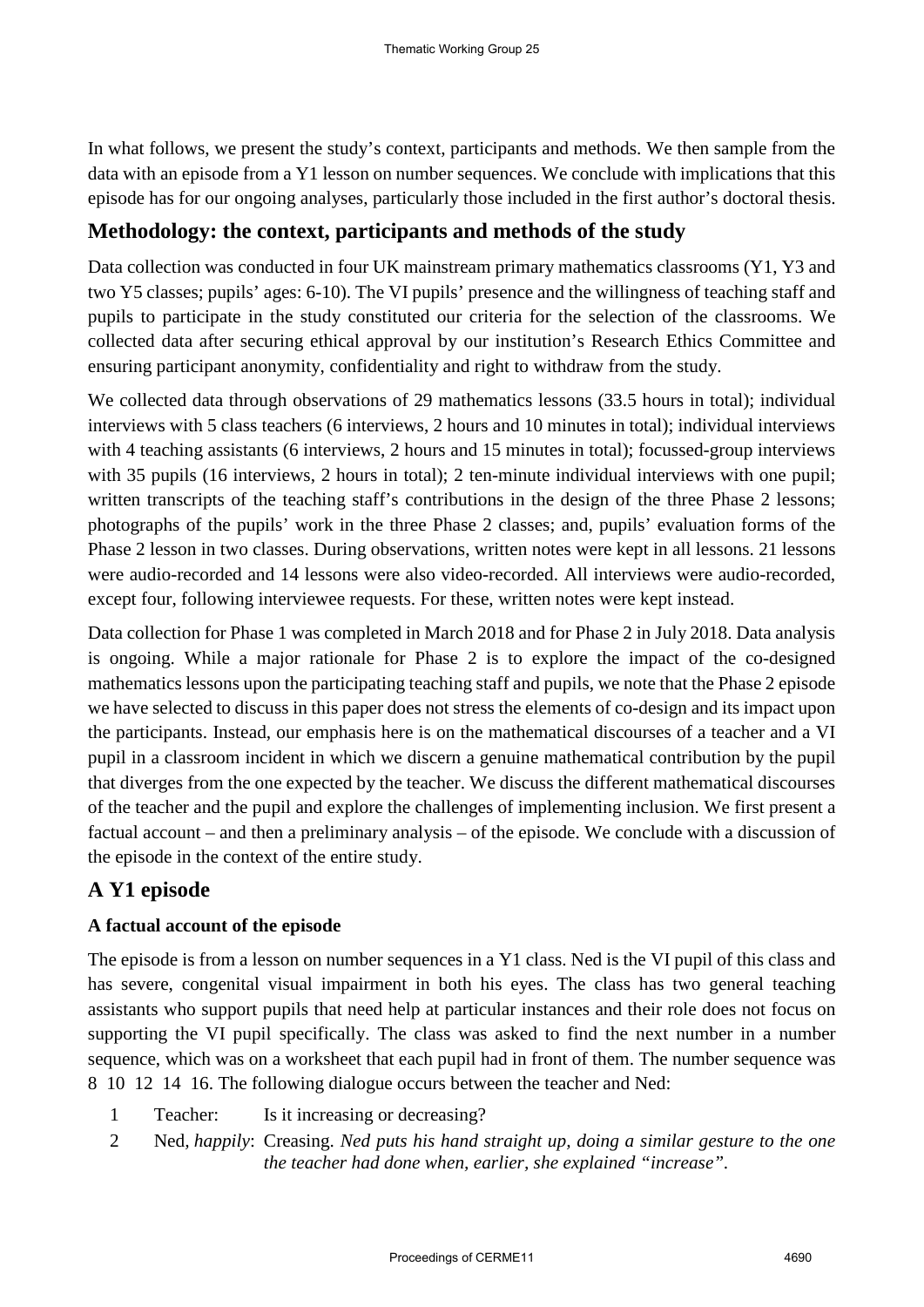- 3 Teacher: Increasing or decreasing? "Increase" means it gets bigger, or is it getting smaller. *Whilst saying "bigger", the teacher does a similar gesture to the one Ned had just done. Whilst saying "smaller", she does a gesture, too, pointing down.*
- 4 Ned: Increasing. *He says this with less enthusiasm than before and without doing any gestures this time.*
- 5 Teacher: Yeah. You are right.

### **A preliminary analytical account of the episode**

### *Ned's reaction to the teacher's question (2)*

-

Ned responds to the teacher's question in (1) by resorting to verbal and gestural discourse. His word "creasing" may suggest that he does not recall the difference in the meanings of the words "increasing" and "decreasing". Ned uses the root word, "crease"<sup>1</sup>, of both verbs to show, possibly, that he refers to one of the two verbs, although it is unclear from his speech per se whether he means "increasing" or "decreasing", thus whether he answers the teacher's question correctly.

His gesture, which accompanies his speech, makes it clear that Ned refers to the term "increasing". Here, the gesture is vital in Ned's conveying the mathematical meaning he has constructed of what an increasing sequence of numbers is. Ned's re-enacting of the teacher's gesture for the term "increasing" resonates with the theory of embodied cognition, according to which concepts are embodied (Gallese & Lakoff, 2005): "the *sensory*-*motor* system can characterise a sensory-motor *concept*, not just an action or a perception, but a *concept* with all that that requires" (p. 468).

As mentioned above, Ned's speech alone does not suffice for our understanding as to whether Ned refers to "increasing" or "decreasing". Similarly, we can argue that his gesture alone does not suffice either for our understanding of Ned's mathematical expression. His gesture, isolated from his speech, may signify a variety of things, one of which is the term "increasing". The combination of Ned's speech and gesture, though, strengthens our speculation that Ned refers to the term "increasing".

The contribution of both speech and gesture in Ned's mathematical expression, and in our interpretation of it, demonstrates how merging Vygotskian (1978) sociocultural theory of learning and the theory of embodied cognition (Gallese & Lakoff, 2005) is important in our analysis. Take, for example, Ned's response in (2) where we need both his speech and his gesture to grasp how he conveys what he means by "increasing". Both theories – speech as the vital tool for mathematical meaning making and expression (Vygotskii, 1978) and the embodied nature of concepts (Gallese & Lakoff, 2005) – are combined to help us analyse Ned's response in (2). One theory, deployed exclusively, would not suffice for our interpretation of Ned's response.

In (2), we mention the adverb "happily". With our use of an adverb that indicates emotion, we aim to show that we are interested not only in what our participants utter but also in how they feel as they do so. The 'how' part may be expressed with tone of voice, facial expressions and gestures and it provides us with information that frequently adds to, and further illustrates, the 'what' part. Ned's

<sup>&</sup>lt;sup>1</sup> "crease" originates from the latin word "crescere" ["grow", Oxford English Dictionary (http://www.oed.com/)].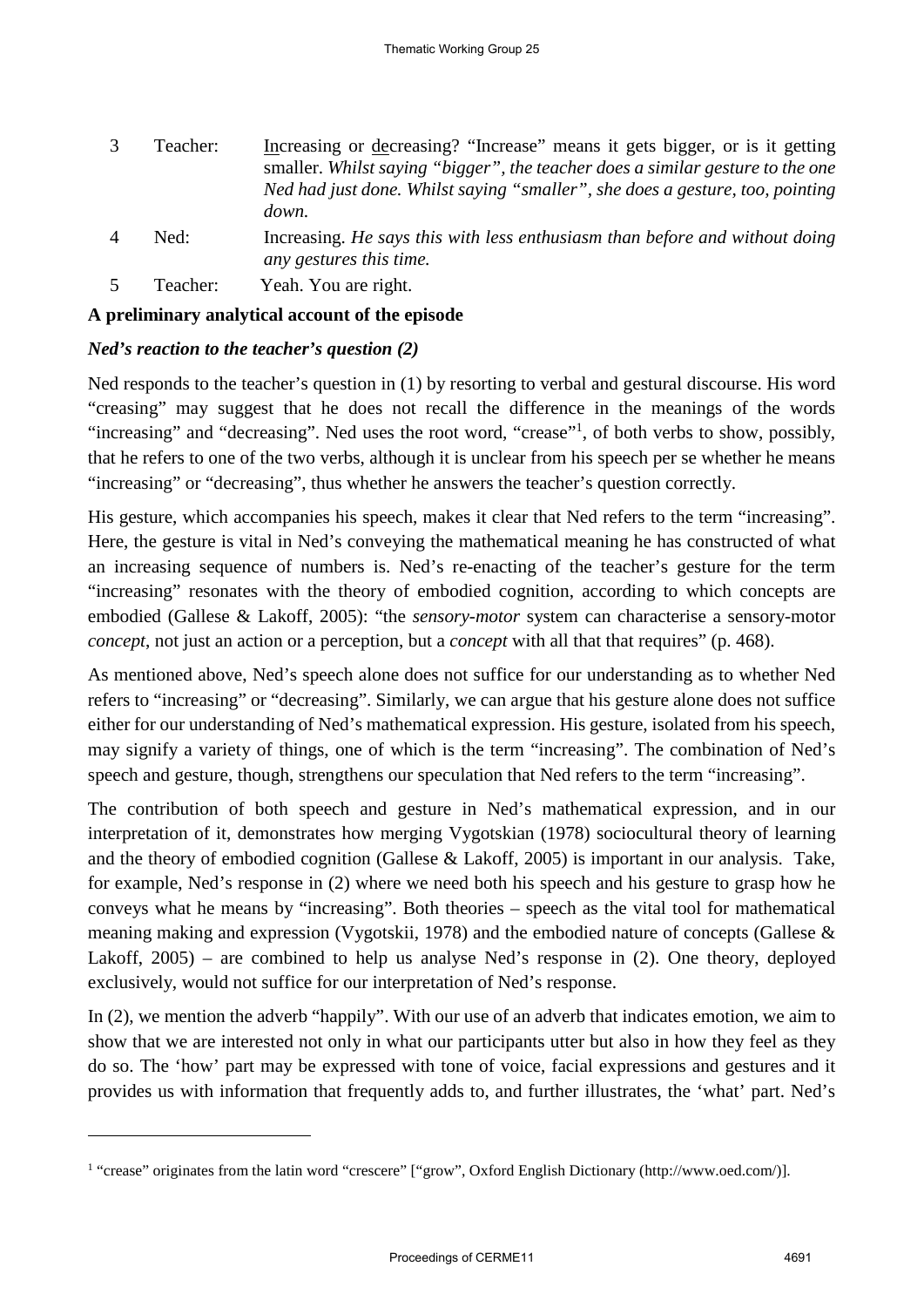happiness is evidenced in his tone of voice and facial expression – when he says "creasing" – as well as in his gesture – we see excitement in the way he gestures. We attribute his happiness to a sense of fulfilment he may derive from the correctness of his answer. Later, we see that this correctness is cast into doubt, if not disapproved, by the teacher. Our exploration of the relation between emotion and cognition resonates with discussions in the literature of the relation among mathematical achievement, enjoyment and self-efficacy in mathematics. For example, we agree with Goldin, Epstein, Schorr, & Warner (2011, p. 553) that "affect, cognition and motivation interact to influence students' mathematical engagement in classroom social environments". Another reason why we have included a reference to Ned's emotion is to later compare this emotion to that in his second answer, in (4), and associate the fluctuation between the two with the teacher's reactions in the two cases.

#### *Teacher's reaction to Ned's response (3)*

The teacher does not explicitly react to Ned's response, either by approving it or by disapproving it. We see in her response, though, implicit dissatisfaction: Ned's answer does not include any of the two terms that the teacher expects to hear. Hence, the teacher repeats her previous question, albeit with a different sentence and tone of voice.

Her omission of the part "Is it", which is in (1), and her direct use of the verbs separated with "or" show her emphasis on these two verbs, which she seems to expect from her interlocutor too. She pronounces the underlined prefixes "in" and "de" in (3) in a different tone of voice. This may indicate some concern about Ned's wording, which does not include any of the two prefixes.

We interpret the teacher's explanation of each of the two terms in (3) as showing her interpretation that Ned may not recall the meaning of the two terms. As with her question, her explanations suggest, too, her emphasis on the two mathematical words, which she expects to hear from Ned.

While the teacher's mathematical discourse is mostly verbal-institutional and the teacher expects such kind of discourse from Ned, too, in this part of the episode, the teacher accompanies her speech with gestures. Thus, she creates a verbal-institutional and gestural mathematical discourse, with each of its components – speech and gesture – serving the same purpose: that of explaining the meaning of the key terms. We interpret the teacher's use of a similar gesture to Ned's one as a manifestation of "attuning" (in the sense of Nardi et al., 2018) to the gestural part of her pupil's mathematical contribution and of her approval of gesturing as a form of mathematical expression, albeit not independently from 'approved' speech. Through her gesture, we see that the teacher considers Ned's gesture, too, but – alongside speech – she draws on it to guide him in responding within the mathematical discourse which she, and the educational institution she represents too, approves. Therefore, the teacher seems to be concerned about Ned's wording but she seems to partially approve his gesture. Her expectation is of an answer within the verbal discourse aligned with institutional (the National Curriculum's) standards. The teacher's attuning to Ned's gesture resonates with the first camp of participants in (Nardi et al., 2018, p. 157): that of using the VI pupil's contribution to focus on a more conventional contribution.

Drawing upon Sfard's (2007) theory of commognition, we see evidence of commognitive conflict in the exchange between the teacher and Ned. We define commognitive conflict as the situation occurring when seemingly conflicting narratives originate in different, incommensurable discourses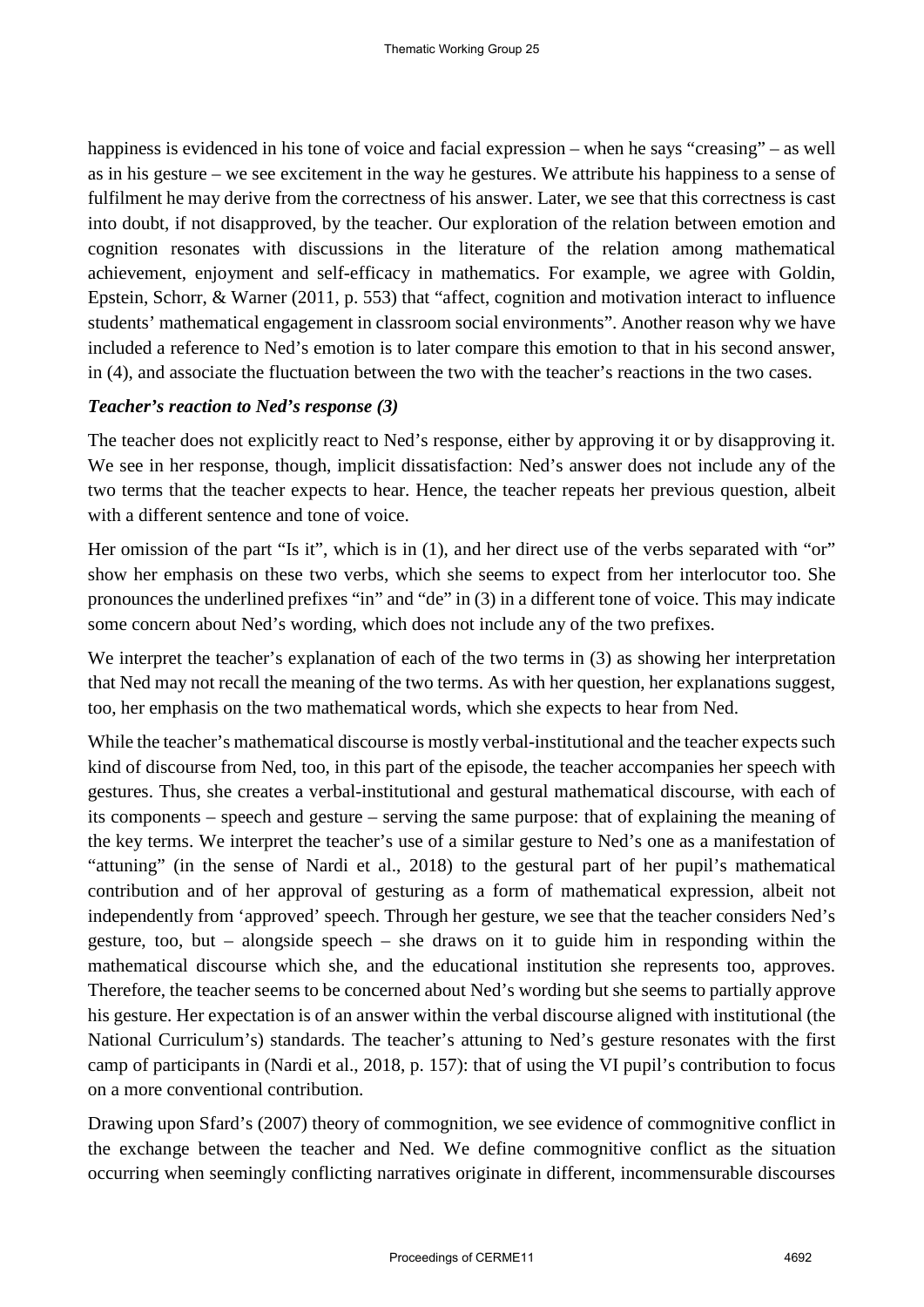(Sfard, 2007). We see the different mathematical discourses of two interlocutors, both of whom aim to convey their mathematical meaning of an increasing sequence of numbers. We see the commognitive conflict in the teacher's non-playing by the meta-discursive rules set by Ned: she considers Ned's speech in isolation from his gesture and vice versa. Indeed, as discussed in (1), Ned's speech isolated from his gesture – and Ned's gesture isolated from his speech – do not suffice for conveying the meaning he seems to have constructed of an increasing number sequence. We see that the commognitive conflict arose as a result of the teacher's consideration of Ned's mathematical discourse as consisting of two separate, unrelated elements: speech and gesture. We argue that, had the teacher considered Ned's verbal-gestural discourse as an entity, commognitive conflict might have been avoided: instead, an acknowledgement of two different, but equally acceptable, mathematical discourses might have occurred.

#### *Ned's reaction to the teacher's response on his answer (4)*

We then see that Ned changes communicational mode from verbal-non-institutional – which was seen as problematic by the teacher  $(3)$  – and gestural – which was partially accepted by the teacher  $(3)$  – to verbal-institutional – which, as he knows from (3), is accepted by the teacher. Here, Ned responds to the teacher's question by playing by the meta-discursive rules set by the teacher, which, as discussed in (3), puts the emphasis on endorsed forms of speech. However, his shift in communicational mode does not seem to be a pleasant experience. His tone of voice and his facial expression evidence this reduced enthusiasm. This raises issues on how included Ned feels his mathematical contribution in (2) is. We see that in (3) the teacher's non-developing of Ned's mathematical contribution in its own right – the camp of teachers' developing of VI pupils' contributions in their own right is the second camp discussed by Nardi et al.  $(2018, p. 158) -$  is excluding. The teacher restricts Ned to responding within the boundaries of an institutionally endorsed mathematical discourse and this limitation seems to dissatisfy Ned. Drawing upon the relation between affect and cognition, we associate Ned's apparently reduced enthusiasm with the teacher's concern over his initial contribution and her expectation of his responding in one, particular way. Ned's non-gesturing here may be attributed to several reasons. It may be attributed to the noncontribution of a gesture to his conveying of his mathematical construction of an increasing number sequence, since his use of speech suffices as an answer to the teacher's question, unlike in (2). It may also be attributed to Ned's interpretation from (3) that gesturing is not a necessary, or even appropriate, form of mathematical communication.

#### *Teacher's reaction to Ned's response (5)*

We then see that the teacher clearly approves Ned's response: his response in (4) resonates with the teacher's expectations, in which speech seems to dominate over gestures.

#### **Discussion of the episode in the context of the entire study**

This episode is selected to evidence mathematical discourses of a teacher and a VI pupil in a mainstream classroom and discusses the extent to which mathematical communication is achieved between the two interlocutors.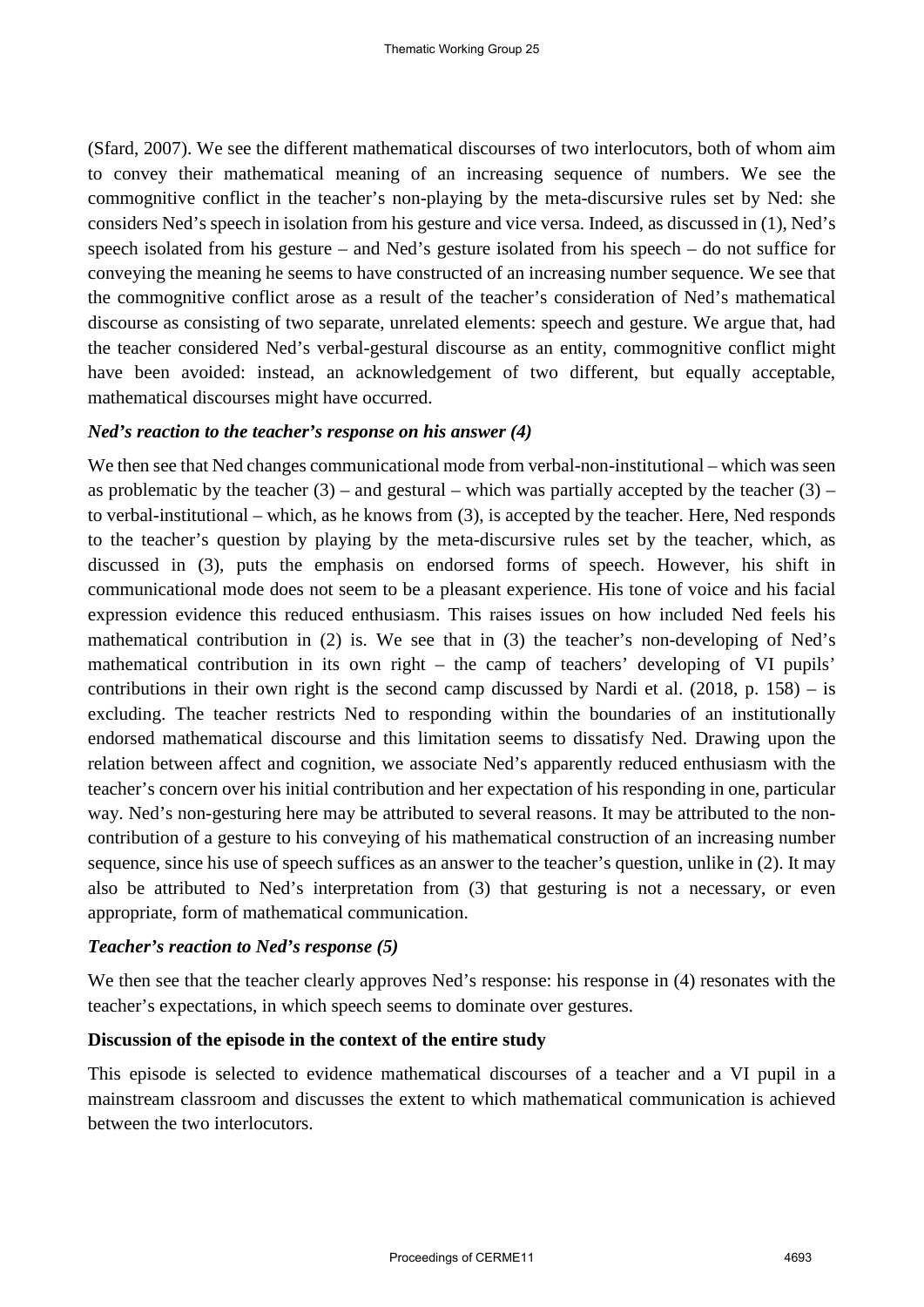Zooming out to the entire study, we see that, despite the invitation towards VI pupils to participate in the mathematics lesson on an equal basis with their peers, their mathematical contributions – which may differ from the ones expected by the teacher – may not always be as valued as they could. In other words, we see evidence of equitable participation but not equitable value in the mathematics classroom. We see this discrepancy as a hurdle to implementing inclusion. We are unsure whether this discrepancy arises as a result of undervaluing of the mathematical discourses of VI pupils, as a result of a persistent adherence to the institutional mathematical discourse, as a result of both and/or other influences. In the episode we discuss here, though, we do not consider the teacher's concern with the VI pupil's initial mathematical contribution as ableist<sup>2</sup> and we note that there was hardly any evidence of ableism in the observation and interview data from this teacher. We attribute her concern to this contribution's divergence from the prevalent one and we thus stress that her concern in similar cases is likely to occur with every pupil, not just with a VI one.

In the episode, we see the reported interaction as associated – but possibly not limited – to visual impairment. We argue that the pupil's contribution may be seen through existing findings on visual impairment: for example, VI pupils use their hands to construct and convey mathematical meaning (Nardi et al., 2018). We also argue that the teacher's response in (3) was specific to the pupil's genuine mathematical contribution.

Regardless of the reason attributed to the teacher's concern with Ned's mathematical contribution, we set the following questions. Do we, as educators, need to accept only those mathematical contributions that resonate with the institutional ones? Or, do we need to reflect upon the different contributions of our pupils, discern whether they are mathematically valid too and act accordingly to include them in the lesson? Without ignoring the necessity for the pupils' familiarisation with, and endorsement of, established mathematical discourse, we propose that we should heed the reactions of our pupils, even in cases when we, either explicitly or implicitly, have concerns about mathematical contributions which differ from the institutional ones: different pupils construct different meanings of mathematics. This is how we see inclusive education implemented in the classroom: through equitable participation and equitable value. We argue that our valuing, attuning and integrating of pupils' non-prevalent mathematical contributions into lessons may not only encourage participation in the mathematics lesson but may also benefit all pupils in class, who may experience mathematics from a different, and potentially enriching, point of view.

### **Acknowledgements**

<u>.</u>

We thank: UEA's Research in Mathematics Education Group and Professor Anna Sfard for their invaluable feedback on the episode, discussed in a commognition workshop at UEA on 21/06/2018; the participating teaching staff and pupils for their commitment to the study; and, UEA for funding the study through a Social Sciences Faculty Doctoral Studentship.

<sup>&</sup>lt;sup>2</sup> Ableism is defined as "a network of beliefs, processes and practices that produce a particular kind of self and body (the corporeal standard) that is projected as the perfect, species-typical and therefore essential and fully human. Disability, then, is cast as a diminished state of being human" (Campbell, 2001, p. 44).